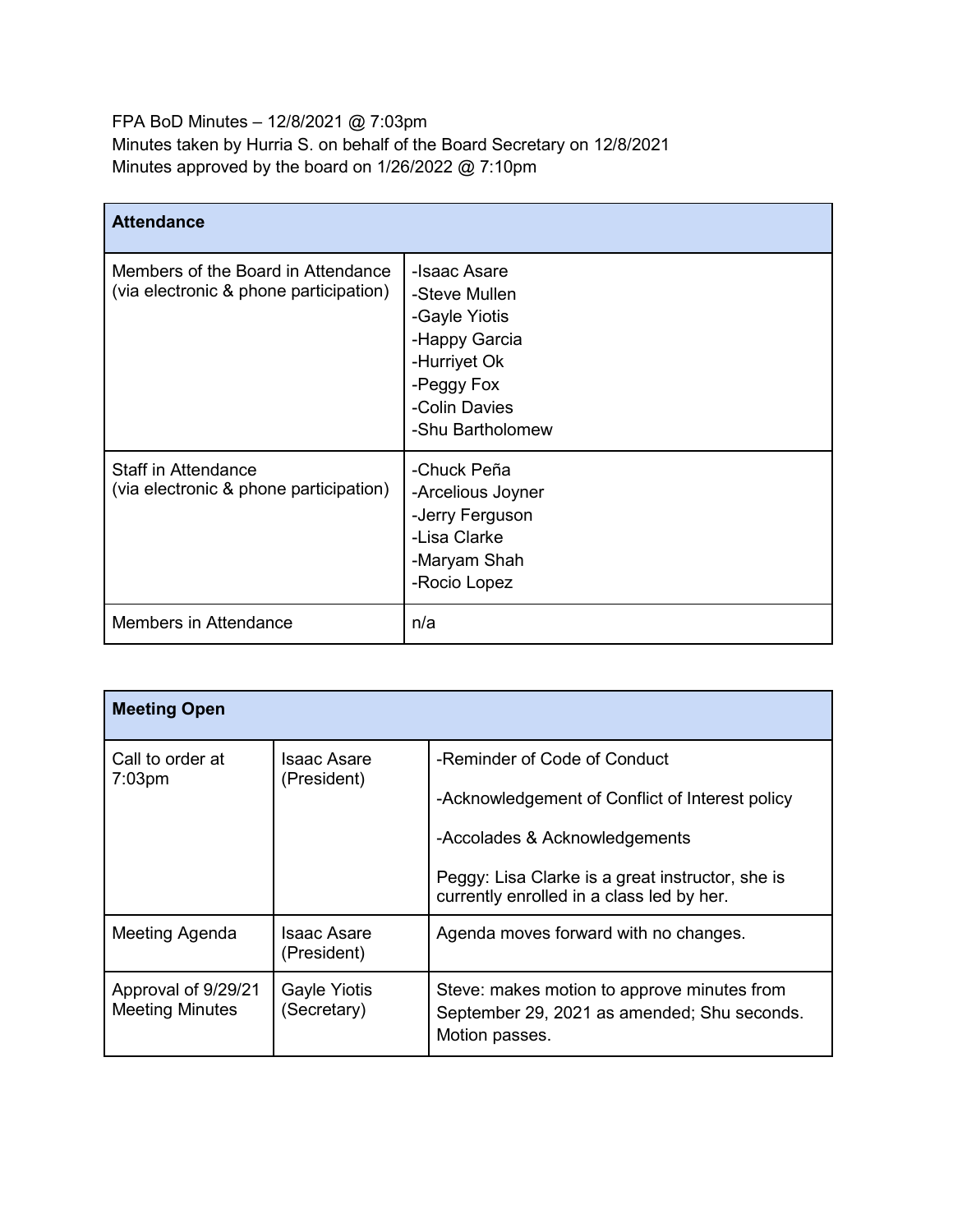| <b>Election of Board Appointed Director &amp; Board Officers</b> |                                                                                                          |  |
|------------------------------------------------------------------|----------------------------------------------------------------------------------------------------------|--|
| <b>Board Appointed Position</b>                                  | Steve: nominates Colin for re-appointment of current board<br>position; everyone seconds. Motion passes. |  |
| President                                                        | Steve: nominates Isaac to serve as president; Shu<br>seconds. Motion passes.                             |  |
| <b>Vice President</b>                                            | Gayle: nominates Ruth to serve as vice president; Hurriyet<br>seconds. Motion passes.                    |  |
| Secretary                                                        | Steve: nominates Gayle to serve as secretary; Shu<br>seconds. Motion passes.                             |  |
| Treasurer                                                        | Gayle: nominates Steve to serve as treasurer; Peggy<br>seconds. Motion passes.                           |  |

| <b>Staff Reports</b>                    |                                                                                                                                                                                                                                                                                                                                                                                                                                                                                                                                                                                                                                                                                                                                                                                                                                                                                                                                                                                                                                  |
|-----------------------------------------|----------------------------------------------------------------------------------------------------------------------------------------------------------------------------------------------------------------------------------------------------------------------------------------------------------------------------------------------------------------------------------------------------------------------------------------------------------------------------------------------------------------------------------------------------------------------------------------------------------------------------------------------------------------------------------------------------------------------------------------------------------------------------------------------------------------------------------------------------------------------------------------------------------------------------------------------------------------------------------------------------------------------------------|
| <b>Executive Director</b><br>Chuck Peña | Has been asked by the county to give a webinar<br>regarding public, educational and government<br>channels. This is very positive, showing Fairfax<br>County is pleased with our performance.<br>Took a webinar given by the National Association<br>of Telecommunications Officers and Advisors<br>(NATOA) entitled PEG Channels 2021 and<br><b>Beyond, featured Eric Strouse, Station</b><br>Manager at Coons Rapids (Minnesota)<br>Community Television Network (CTN), who<br>spoke about his organization's efforts to gain<br>revenues from new sources to fill the gap<br>caused by declining cable revenues. He<br>stressed the success his organization (which is<br>located in the Minneapolis/St. Paul area) has<br>achieved in raising additional revenue through<br>fee for service productions.<br>Participated in a Virginia Association of<br>Telecommunications Officers &<br>Advisors: {VATOA) Legislative Preview with<br>Joe Lerch, Director of Local Government<br>Policy, Virginia Association of Counties, |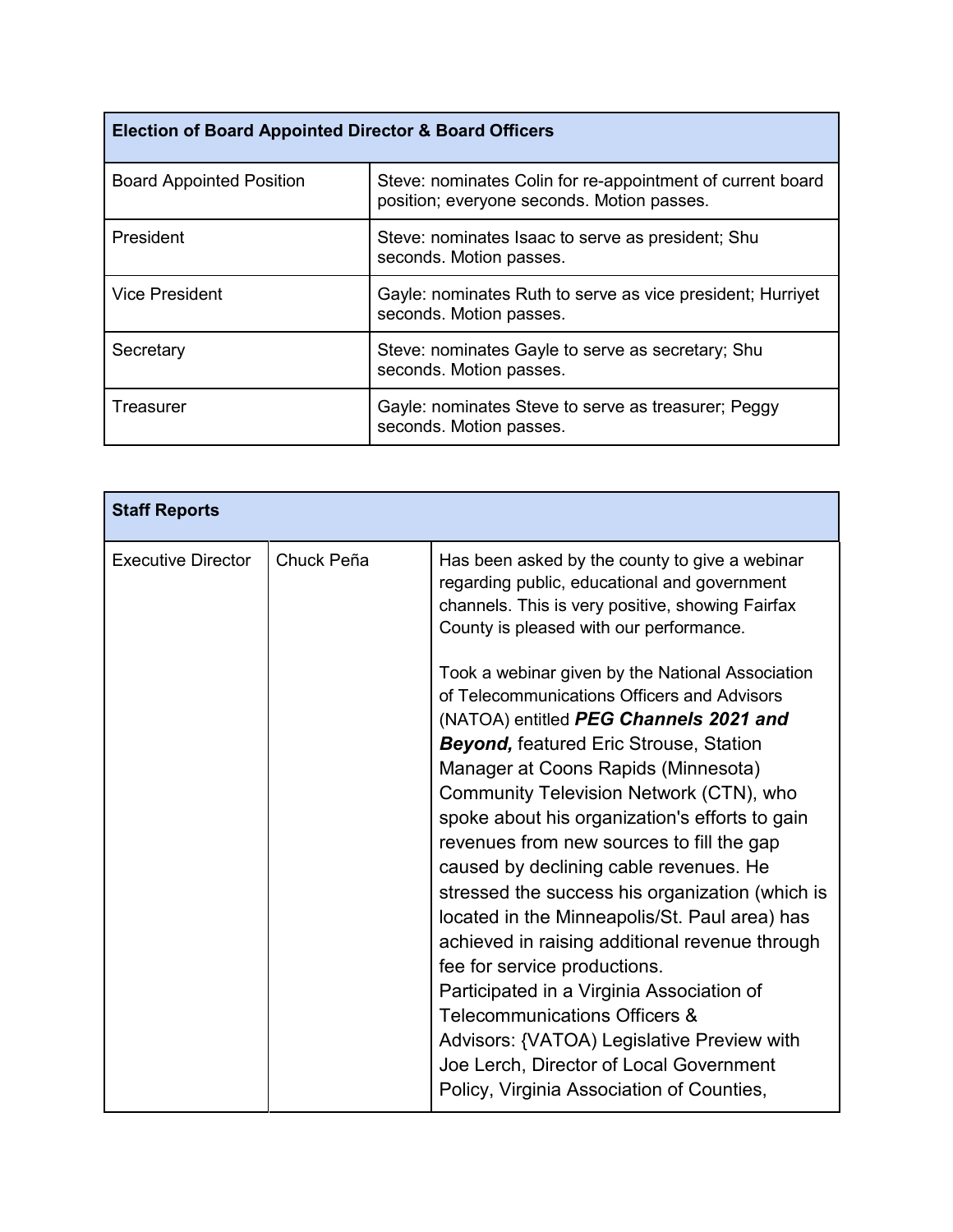|             |                                                                                                     | regarding upcoming telecommunications<br>issues to be addressed by the General<br>Assembly this year, most of which do not<br>appear to affect public access at this time.<br>Cable revenues for the FY 2022 first quarter<br>(July through September 2021) were \$561K<br>compared to last year's FY 2021 first quarter<br>(July through September 2020) cable revenues<br>of \$567k -- a decline of only 6K, a quarterly<br>percentage decrease of 1%. In contrast, last<br>year's FY 2021 first quarter (July -- September<br>2020) cable revenues were \$567K compared<br>to FY 2020 first quarter (July through<br>September 2019) cable revenues of \$614K -- a<br>decline of \$47K, a quarterly percentage<br>decrease of 8%. |
|-------------|-----------------------------------------------------------------------------------------------------|--------------------------------------------------------------------------------------------------------------------------------------------------------------------------------------------------------------------------------------------------------------------------------------------------------------------------------------------------------------------------------------------------------------------------------------------------------------------------------------------------------------------------------------------------------------------------------------------------------------------------------------------------------------------------------------------------------------------------------------|
|             |                                                                                                     | The Comcast Reston franchise has been extended<br>by the county until March 31, 2022, delaying FPA's<br>operation of the Reston channel.                                                                                                                                                                                                                                                                                                                                                                                                                                                                                                                                                                                             |
|             |                                                                                                     | U.S. Senate confirmed new FCC Chairman Jessica<br>Rosenworcel this week.                                                                                                                                                                                                                                                                                                                                                                                                                                                                                                                                                                                                                                                             |
|             |                                                                                                     | Gayle: Will Reston members tape at their current<br>studio when we take over that channel?                                                                                                                                                                                                                                                                                                                                                                                                                                                                                                                                                                                                                                           |
|             |                                                                                                     | Chuck: Their studio is closed, so Reston residents<br>will use FPA studios to record their programs.                                                                                                                                                                                                                                                                                                                                                                                                                                                                                                                                                                                                                                 |
|             | Peggy: Would it be helpful to lobby with current<br>supervisors in order to facilitate the process? |                                                                                                                                                                                                                                                                                                                                                                                                                                                                                                                                                                                                                                                                                                                                      |
|             |                                                                                                     | Chuck: We already have support from the county<br>regarding what we are asking for, and county staff<br>will negotiate with the cable companies which will<br>then be presented to the Board of Supervisors for a<br>vote.                                                                                                                                                                                                                                                                                                                                                                                                                                                                                                           |
| Engineering | Arcelious Joyner                                                                                    | Operations Committee meeting will be December<br>10, 2021 and the items for approval were sent out<br>with an email notification.                                                                                                                                                                                                                                                                                                                                                                                                                                                                                                                                                                                                    |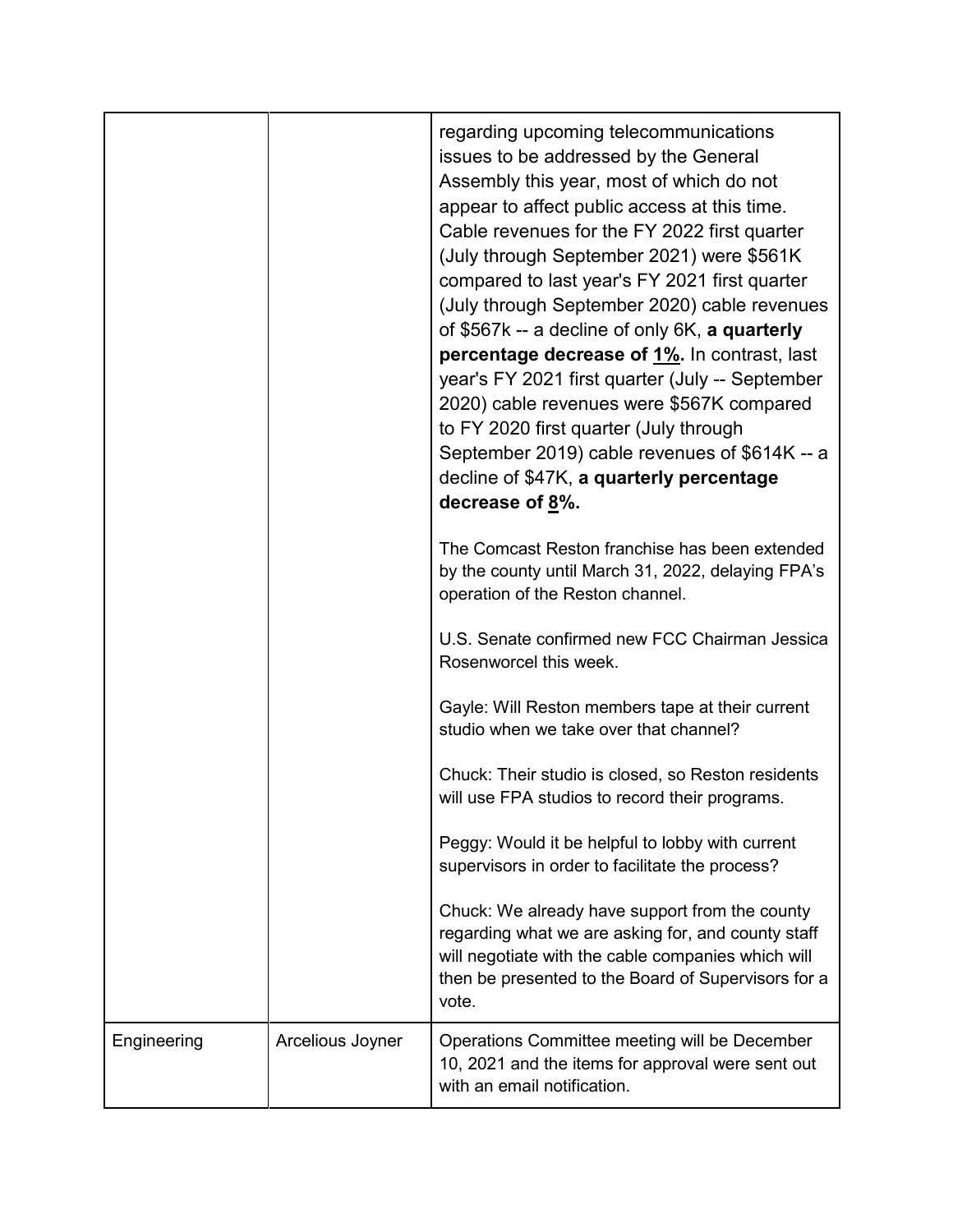|                       |                | Planning a wireless belt pack and intercom system<br>upgrade along with other items during the<br>upcoming winter hiatus.<br>As part of the Security Committee, the locks for the<br>entry and exit doors of the building have been<br>replaced. Met with companies regarding blind spots<br>with the current security system.<br>Gayle: will a lock be installed on the outside door<br>that employees will unlock for members?<br>Arcelious: currently looking into a badge reader to<br>open exterior doors for employees and a new<br>notification system to alert employees about people<br>waiting at the door. |
|-----------------------|----------------|-----------------------------------------------------------------------------------------------------------------------------------------------------------------------------------------------------------------------------------------------------------------------------------------------------------------------------------------------------------------------------------------------------------------------------------------------------------------------------------------------------------------------------------------------------------------------------------------------------------------------|
| Outreach              | Jerry Ferguson | Nothing to report at this time.                                                                                                                                                                                                                                                                                                                                                                                                                                                                                                                                                                                       |
| Training              | Jay Erausquin  | n/a                                                                                                                                                                                                                                                                                                                                                                                                                                                                                                                                                                                                                   |
| Production            | Lisa Clarke    | Presenting a facility usage report to the board using<br>information from 2015-2019 and post-Covid from<br>August 2020-June 2021. Field bookings and Radio<br>Fairfax were not included in report.<br>Will be presenting more detailed information with<br>further studio booking slots at the next board<br>meeting.<br>Hurriyet: what should be done with this<br>information?<br>Lisa: have been meeting with the managers<br>regarding this topic and some may present their<br>ideas at the next meeting.                                                                                                        |
| Programming           | Maryam Shah    | End of calendar year numbers will be presented in<br>January.                                                                                                                                                                                                                                                                                                                                                                                                                                                                                                                                                         |
| <b>Office Manager</b> | Rocio Lopez    | Cox total income down \$3K from last year. Verizon<br>total income down \$9K from last year.<br>Last quarter's Cox total income was \$178K and                                                                                                                                                                                                                                                                                                                                                                                                                                                                        |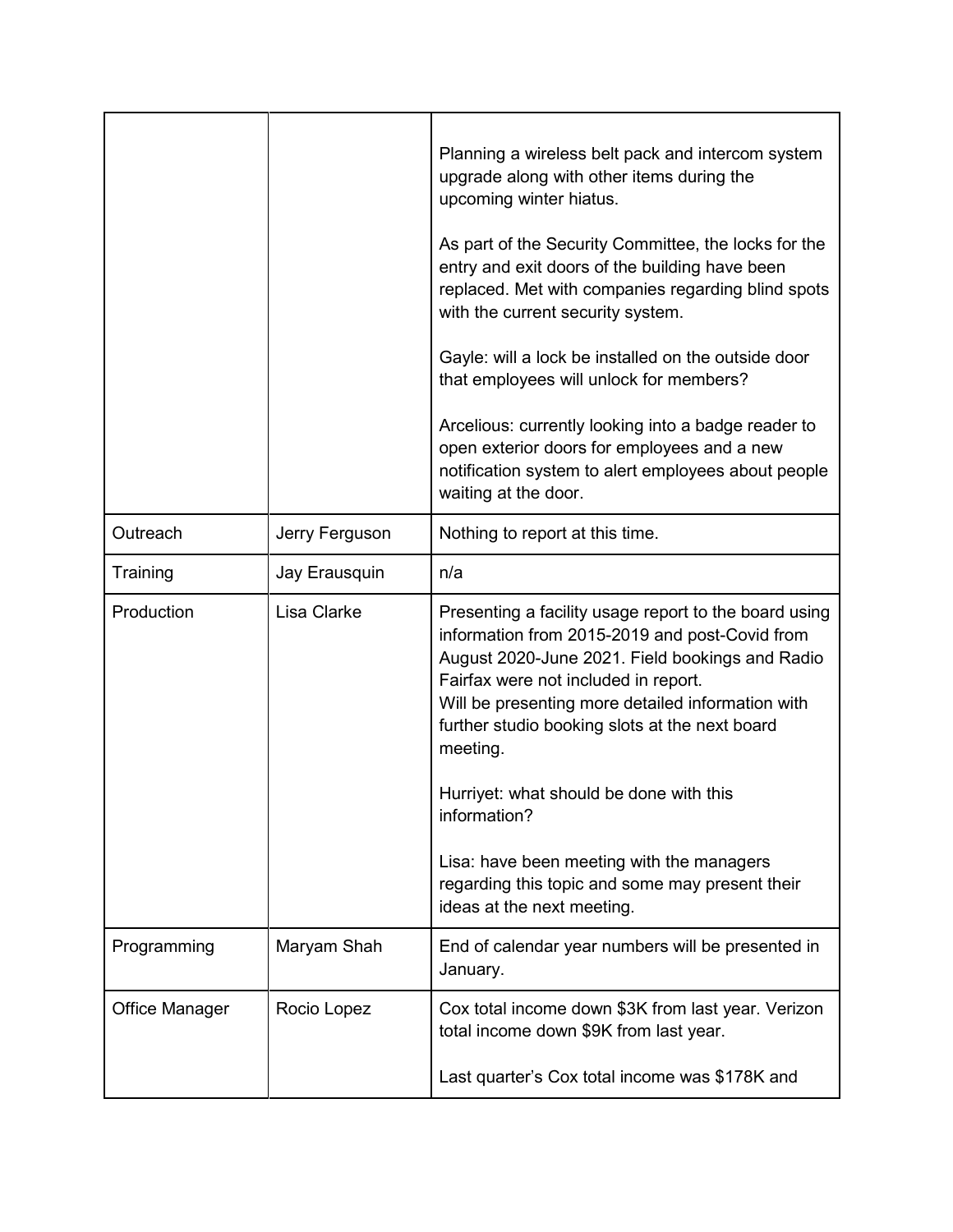|  | Verizon total income was \$381K.                                                                                                                                                             |
|--|----------------------------------------------------------------------------------------------------------------------------------------------------------------------------------------------|
|  | Compared to last year, office rental income up \$8K,<br>training income up \$8k, salaries and benefits down<br>\$12K, office operation expense down \$6K, and<br>instructor expense up \$6K. |
|  | Marketable securities up \$1.4M due to market<br>changes, accounts receivable down \$12K, and<br>fixed assets are up due to ongoing projects.                                                |

| <b>Committee Reports</b> |                     |                                                                                                                                                                                                                                                                                        |
|--------------------------|---------------------|----------------------------------------------------------------------------------------------------------------------------------------------------------------------------------------------------------------------------------------------------------------------------------------|
| <b>Finance Committee</b> | <b>Steve Mullen</b> | Projections were accurate during budget review<br>which initially caused concern, yet it seems as<br>though the economy may be bouncing back, and<br>Chuck's financial summary provided earlier on<br>cable revenues was great.                                                        |
|                          |                     | Completed a cash requirement plan with Rocio in<br>order to review planned payments for employee<br>bonuses. Adequate cash required for staff bonuses<br>as budgeted was confirmed and will move forward<br>after other cash requirements have been reviewed.                          |
|                          |                     | Looked at investment account and met with<br>Edward Jones account advisor. Wanted to review<br>investment objectives and confirm these accounts<br>would get FPA to the budgeted income number.<br>Will be increasing returns with these investments in<br>order to meet budget goals. |
|                          |                     | These accounts can help serve as a backup. Non-<br>cable investment can be used to supplement<br>purchases of new property and cable investment<br>account can be used to pay bills, if needed.                                                                                        |
|                          |                     | Gayle: do we have real estate stocks?                                                                                                                                                                                                                                                  |
|                          |                     | Steve: Real Estate Investment Trust (REIT) assets<br>or other real estate stock investments are not part                                                                                                                                                                               |